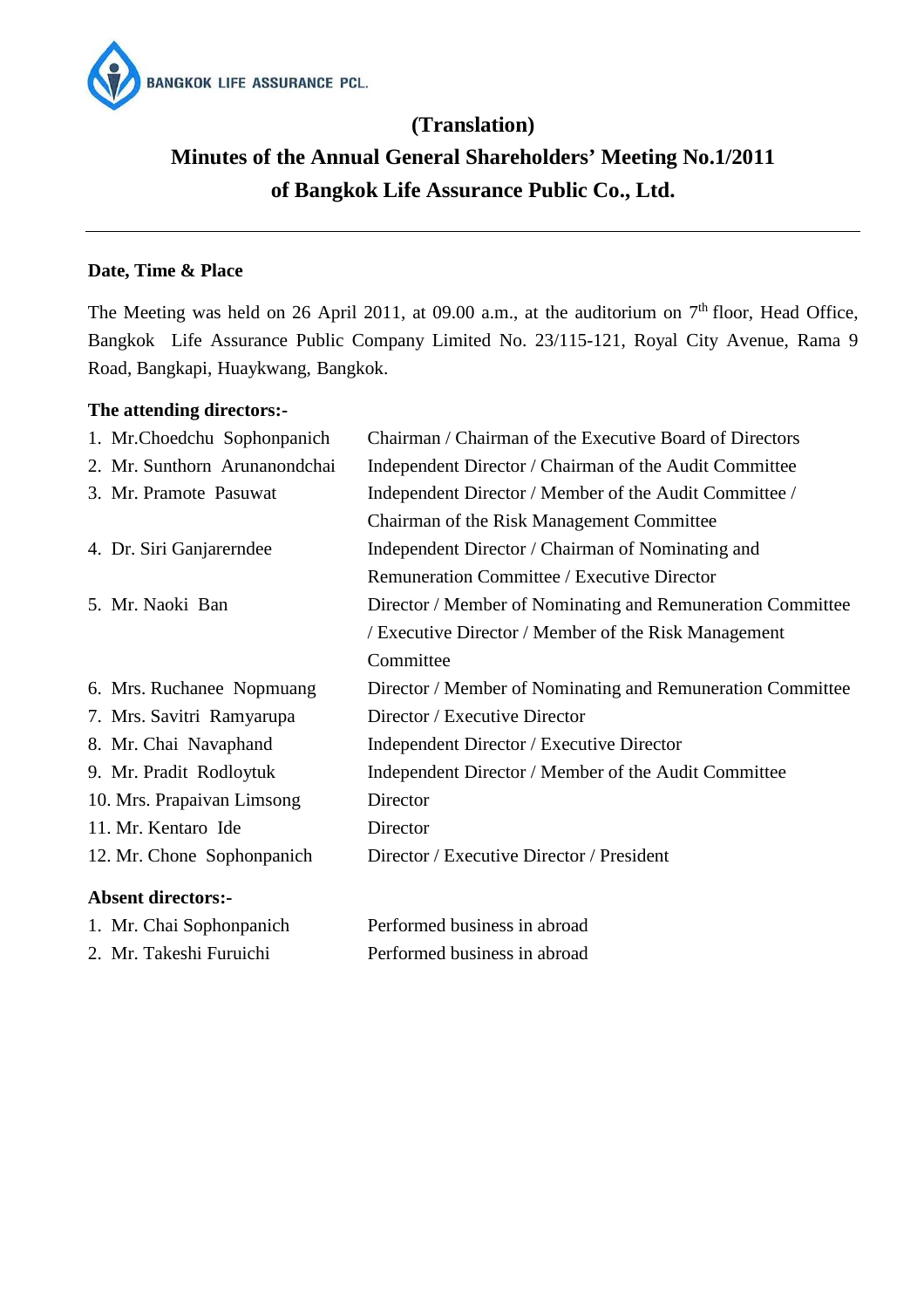

## **The company's managements attending the Meeting:-**

- 1. Mr. Sanor Thampipattanakul Executive Vice president of the Investment Division
- 2. Mrs. Chantana Vimuktanon Senior Vice President, Life Operation Division
- 3. Mr. Chatchai Chotanakarn Senior Vice President, Information Technology Division
- 4. Mrs. Jarupa Jemvitilerd Vice President, Accounting Department
- 5. Mr. Sommai Lertsittipan Vice President, Actuary Department
- 6. Mr. Komsorn Chonsuvanavat Vice President, Legal Office

## **The company's auditor:-**

1. Mrs. Nonglak Pumnoi Certified Accounting Auditor, Ernst & Young Co., Ltd.

## **Participant observation of meetings and voting:-**

| 1. Ms. Panittha Puapunwattana | The Stock Exchange of Thailand                              |
|-------------------------------|-------------------------------------------------------------|
| 2. Mr. Nol Sughondhabirom     | Kanung & Partner Law Offices Company Limited                |
| 3. Ms. Piyarat Khunjit        | Volunteer representative rights, Thai Investors Association |

# **The Meeting was started at 9.10 A.M.**

The Secretary clarified the practice of voting on each agenda item by opening the clip as the details were as follows:-

# **Procedures for attending the meeting and voting in the agendas.**

- 1. The meeting agreed that the agenda would be proposed by the Chairman item by item as specified in the invitation letter and the shareholders would be asked to raise any questions they might have or express their opinions (after raising their hands and stating their full name) before voting on each item. Each proxy had to inform the meeting of the shareholder he or she represented before expressing an opinion.
- 2. Each shareholder was entitled to one vote for each share he or she held. If votes are equal, The Chairman arbitrates one vote.
- 3. Each shareholder shall not be entitled or eparated to allot his votes.
- 4. The meeting agreed that shareholders who wanted to disagree of, or abstain from voting, should mark either the disagree or abstention boxes and sign the ballot paper before it was collected by the Company's officers, and the Company would then deduct these votes or abstentions from the total eligible votes in the meeting in order to determine the number of approval votes. As no objection was raised or comments made by the shareholders, it was deemed that the meeting agreed to this method of voting.
- 5. For the agenda of approval for the election of directors replacing those retired by rotation, the Company's officers collected all ballots from the shareholders (whether it specifies approve, disapprove or abstain) to calculate the votes. The meeting agreed that shareholders should mark the approve, disapprove or abstain boxes and sign the ballot paper before it was collected by the Company's officers. All ballots were collected by the Company's officers in order to conclude the resolution. The shareholders who already indicated their vote in the proxy form, the proxy did not receive the ballot upon registration and the resolution was based on their vote as indicated in the proxy form.
- 6. The resolution for each item on the agenda would be displayed on the large screen in the meeting room.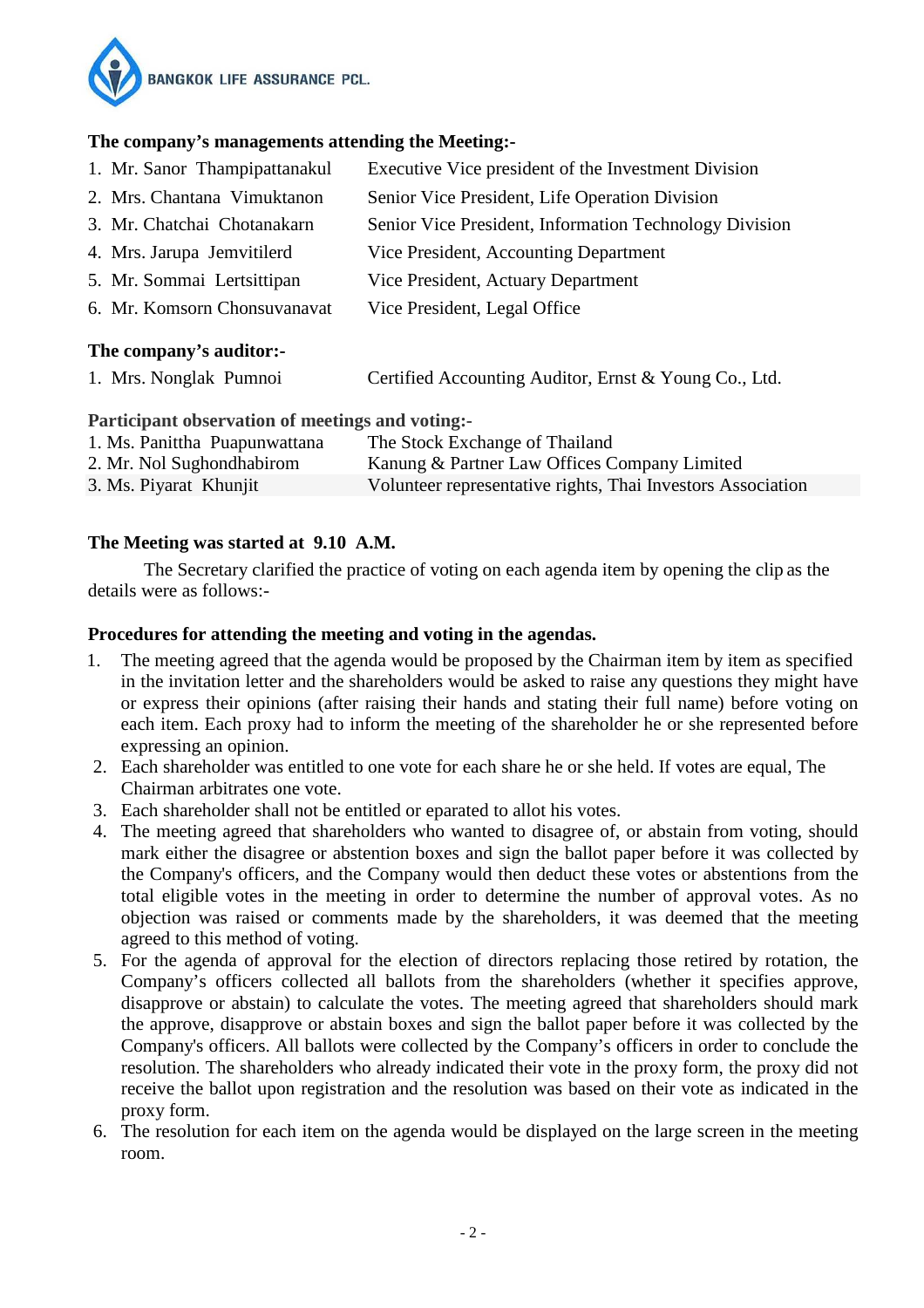

The Chairman welcomed all shareholders and summarized number of shareholders attending the Meeting and entitled to vote as follows:-

| Personally attended shareholder: | 78 persons,             | equaled to | 238,111,613 shares |
|----------------------------------|-------------------------|------------|--------------------|
| Proxies:                         | 98 persons, equaled to  |            | 562,004,875 shares |
| Total:                           | 176 persons, equaled to |            | 800,116,488 shares |

Or 66.6764% of total sold shares which constituted a quorum and the Meeting was requested to consider the matters according to the following agendas:-

#### **Agenda 1: To certify the Minutes of the Annual General Shareholders' Meeting, No. 1/2010**

The Chairman proposed the Meeting to certify the Minutes of the Annual General Shareholders' Meeting, No. 1/2010 as the company had delivered copy of such Minutes to the shareholders for consideration in advance together with invitation letter.

The Chairman subsequently provided opportunity for the shareholder to inquire and express additional comment. Since no shareholder inquired any question, the Meeting was thus proposed to consider and resolve to certify the Minutes of the Annual General Shareholders' Meeting, No. 1/2010.

**Resolution:** The Meeting, by majority votes resolved to certify the Minutes of the Annual General Shareholders' Meeting, No. 1/2010 based on following votes:-

| - Approved    | 956,583,910 votes, or   |               | 100.0000% |
|---------------|-------------------------|---------------|-----------|
| - Disapproved |                         | $0$ votes, or | 0.0000\%  |
| - Abstained   |                         | $0$ votes, or | 0.0000\%  |
| Total         | 956, 583, 910 votes, or |               | 100.0000% |

## **Agenda 2**: **To acknowledge the operation result for 2010**

The Chairman assigns the President to report the Company's operating result for the year 2010. Detail as follows.

The Company's total assets amount to 88,746 million baht compared with 68,340 million baht in 2009, representing an increase of 29.86 percent. The majority of assets are investment assets, amounting to 85,864 million baht or about 96.75 per cent of total assets.

Meanwhile, life policy reserve increased to 69,203 million baht from 53,558 million baht in 2009, representing an increase of 29.21 percent. Shareholders' equity amounted to 10,917 million baht, increasing from 7,232 million baht in 2009 due to the net profit growth and the market value of long-term investments increased by investment in the capital market. This resulted in the Company's financial strength as evidence by the 11,353 million baht of capital fund, which was 820 percent higher than the regulator's requirement.

The revenue from sales in 2010, the Company's first year premium income amounted to 8,968 million baht from 6,885 million baht in 2009, representing an increasing of 31.93 percent. Meanwhile, renewal year premium amounted to 17,014 million baht from 13,028 the previous year, representing an increase of 30.6 percent. With high premium collection rate of 93%, the Company's total premium income amounted to 25,982 million baht from 19,913 million baht in 2009, representing an increase of 30.48%. The majority of premiums are from Bancassurance channel which represented 81.48 percent of first year premium and 56.88 percent of total premium. The Bancassurance channel's first year premium amounted to 7,308 million baht, or an increase of 56.4 percent from last year, while renewal year premium amounted to 7,470 million baht, or 87.78 percent increase from last year.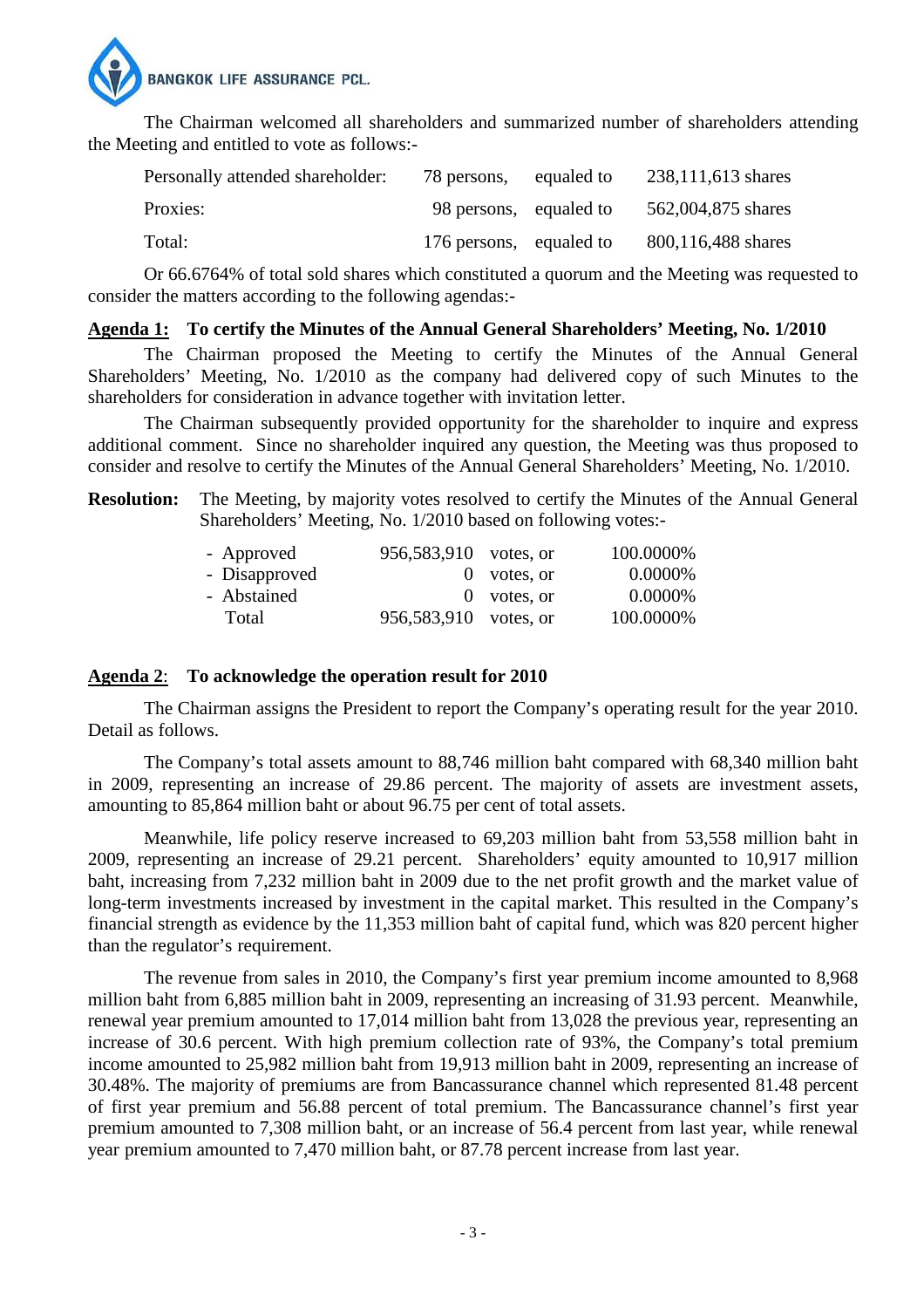

In summary, total premium income amounted to 14,778 million baht, representing an increase of 70.83 percent

In comparison with the total industry, the Company's first year premium represented 9.72% market share, an increase of 31.93%, which was higher than the industry average of 6.68%. Meanwhile, total premium represented 8.89% market share, an increase of 32.35% which was higher than the industry average of 14.32%.

As for investment side, the Company's investment assets amounted to 85,864 million baht at the end of 2010. The majority of investment assets were invested in government bonds, Bank of Thailand bonds, State Enterprise bonds, and corporate debentures with high creditworthiness. Investment assets in this category amounted to 85.72 percent, while investment in equities, unit trusts and loan accounted for 9.17 percent, 2.60 percent and 2.51%, respectively. Reflecting this investment allocation, interest and dividend income, which were stable overtime, were the major part of total investment income. In 2010, the Company's total investment income amounted to 3,987 million baht from 3,073 million baht in 2009 representing an increase of 29.74 percent, due partly to 451 millionbaht gain from security trading following the improvement in the SET. Meanwhile, average return on investment was 5.35 percent compare with 5.45 percent in the previous year.

In 2010, the Company's operating expenses were efficiently kept under control. Operating expenses amounted to 1,229 million baht, an increase of 10.58 percent in line with business expansion. However, operating expenses to net premium ratio declined to 4.73% from 5.66% last year. This resulted in the Company's net profit of 2,796 million baht or 2.33 baht per share, increasing from the previous year which posted the net profit of 1,186 million baht or 1.12 baht per share, representing an increase of 135.85 percent. Meanwhile, return on equity was 30.82 precent.

In 2010, the Company has Embedded Value amounted to 21,834 million baht or 18.20 baht per share, an increase of 67.71 percent from the past year, and Value of 1 year New Business amounted to 2,122 million baht or 1.80 baht per share, an increase of 58.12 percent from the past year.

In addition to the company's business had built stability to the life and family, the company also committed to reward the society as the company had continuous project to build opportunity for rural children to more access the education opportunity by spreading assistance to all regions of the country including other CSR, social, religion, environment aspects, through activities of the Company's agents and employee, for example, the helping victims of circumstances, construction of a check dam, reforestation, support for building and renovation of school buildings, …ect.

The Chairman granted shareholders opportunity to inquire and give additional comment and no shareholders inquired any question.

**Resolution**: The Meeting acknowledged report of the Board of Directors about operating result for 2010.

## **Agenda 3: To approve the financial statements for the fiscal year ended December 31, 2010**

The Chairman proposed the Meeting to approve the Balance Sheet and Statement of Income for the year ended as at 31 December 2010 which was reviewed from the Audit Committee of the Company and Mrs. Nonglak Phumnoi, the certified accounting auditor, license No. 4172 from Ernst & Young Co., Ltd. had audited and signed to certify thereof. For details of Balance Sheet and Statement of Income was appeared in Financial Statements page 78 - 122 of annual report of the company.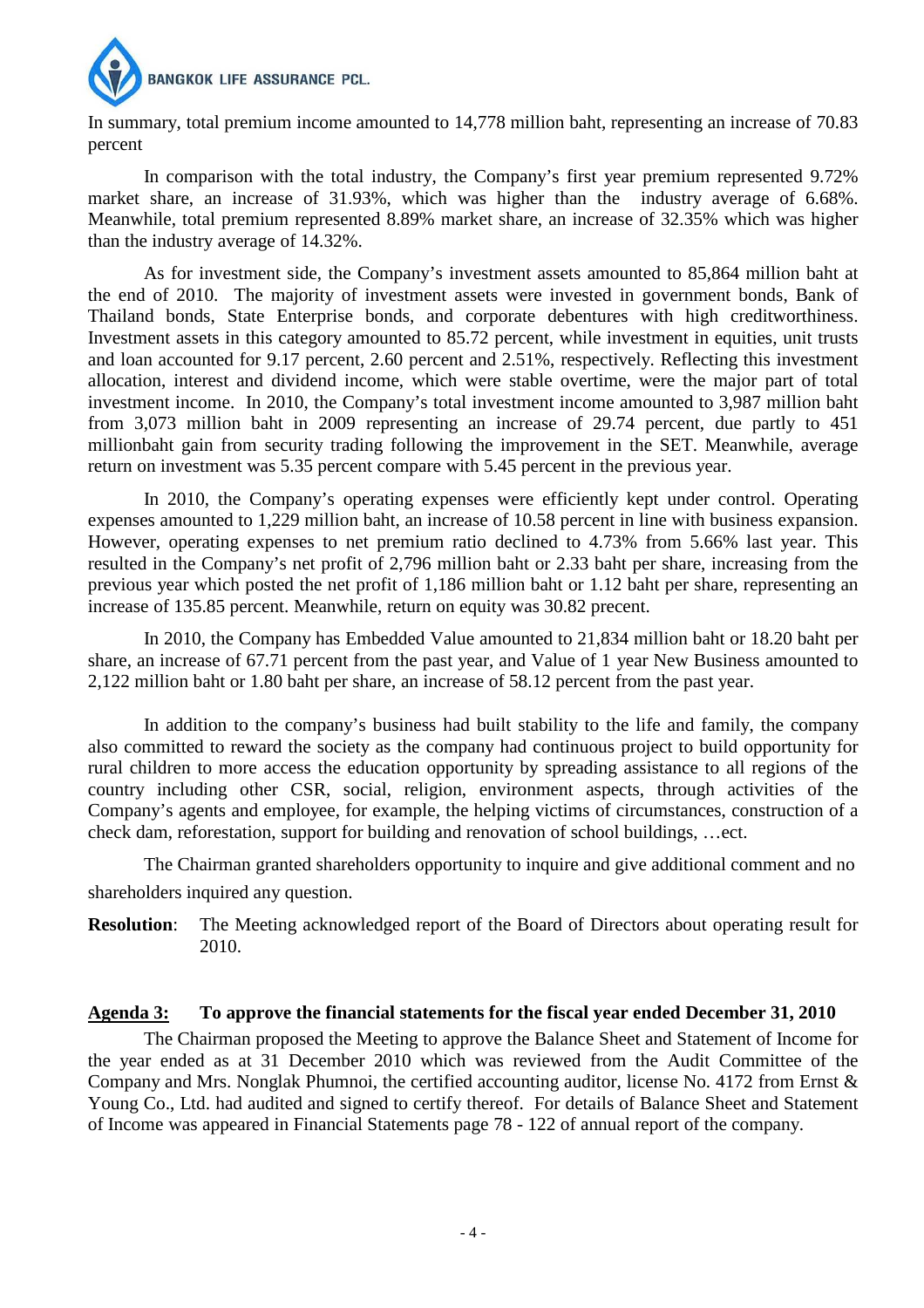

The Chairman granted shareholders opportunity to inquire and give additional comment.

Question: The shareholder inquired about the financial statements of the company.

- What are the definition of policy reserve and unpaid policy benefits?
- How does the Company recognize revenue, earned premium and premium receivables in accounting?
- Does the soruce of fund used to repay policyholders derive from investment income?

Answer: The president and the company's management clarified the issues as follows:-

- The policy reserve is reserve to pay obligations including claims and other benefit payments in the future. The unpaid policy benefits include claims, maturity or policy dividends that have not yet been paid out.
- The Company recognizes an earned premium in the year that it receives the premium. However, as an insured contract ia normally committed for long term period, the company needs to set aside the reserve to repay policyholders in the futurer.
- Source of fund used to pay benefit payments comes from part of investment income.

The Chairman thus proposed the Meeting to approve the financial statements for the fiscal year ended December 31, 2010

**Resolution:** The Meeting, by majority votes of shareholders attending the meeting and casting votes, approved the Balance Sheet and Statement of Income for the year ended as at December 31, 2010 which was reviewed by the Audit Committee of the company and audited and signed by Mrs. Nonglak Phumnoi, the certified accounting auditor, License No. 4172 from Ernst & Young Co., Ltd. subject to the following votes:-

|  | 99.9999%                                                                         |
|--|----------------------------------------------------------------------------------|
|  | 0.0000\%                                                                         |
|  | 0.0001\%                                                                         |
|  | 100.0000%                                                                        |
|  | 958,540,810 votes, or<br>$0$ votes, or<br>500 votes, or<br>958,541,310 votes, or |

## **Agenda 4: To approve the appropriation of profit for the year 2010 and determine dividend payment**

 The Chairman declared to the Meeting that pursuant to the Public Company Limited Act, Section 116 and Articles of Association, clause 55 which determined that the company was required to allocate a part of annual net profit as reserves not less than 5% of net annual profit less accrued loss brought forward (if any) until such reserved amount shall reach 10% of registered capital. In present, the company has statutory reserves total 122 million baht which is fully reached 10% of registered capital, that means the company is not necessary to allocate profit as statutory reserve for 2010.

 The Chairman additionally declared about dividend payment policy of the company at the rate not lower than 25% of net profit. The Board of Directors therefore proposed the Meeting to approve dividend payment for operating result in 2010 at the rate of 0.60 baht per share, total 720 million baht or 25.75% of net profit after deduction of corporate tax. In this regard, the company had paid interim dividend on 16 September 2010 at the rate of 0.20 baht per share or 240 million baht. The company shall thus make final dividend payment at the rate of 0.40 baht per share or 480 million baht which was paid on May 24, 2011. Record date for the right to receive dividend payment will be on 9 May 2011 and the closing date of register book will be on 10 May 2011.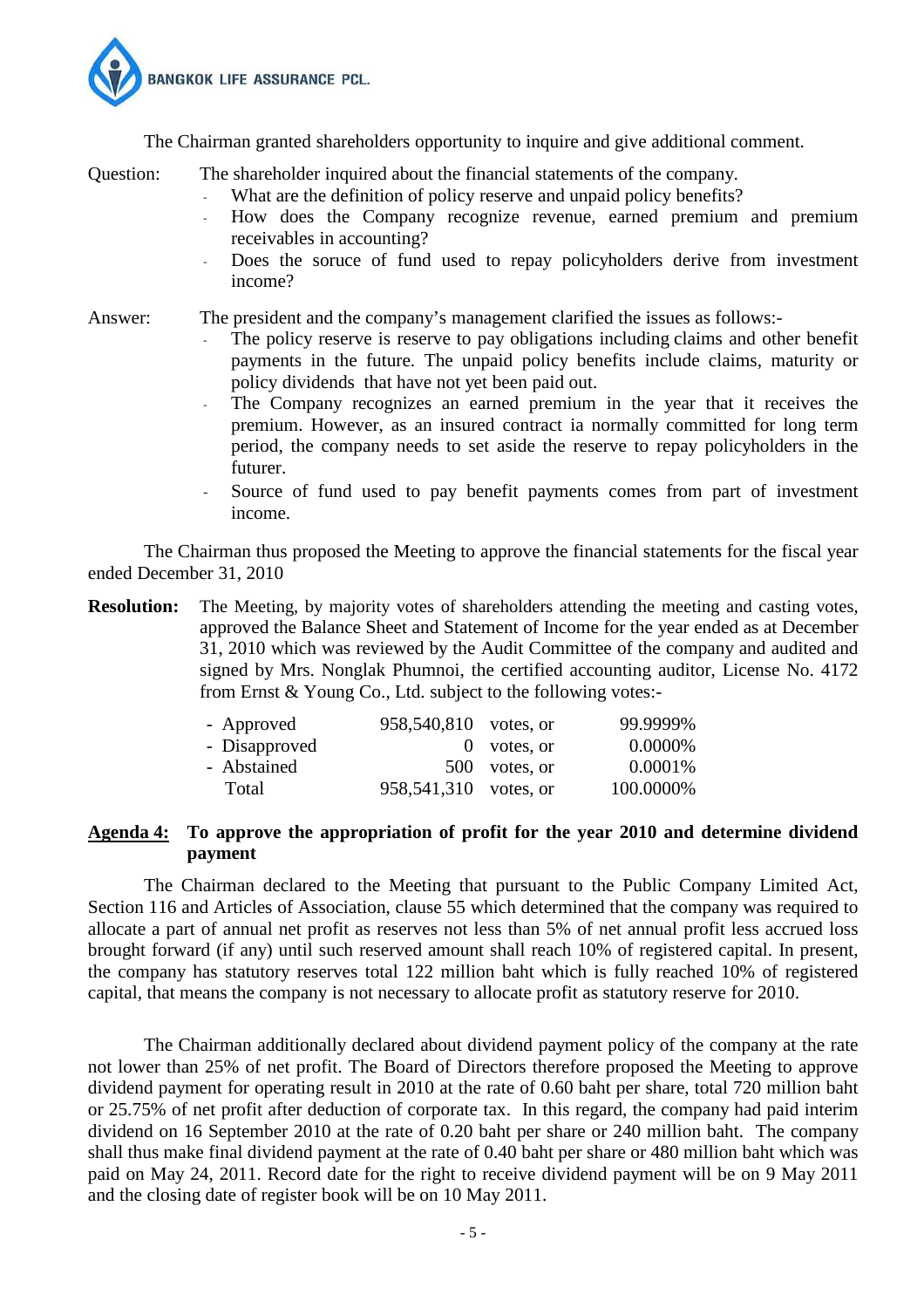

The Chairman granted shareholders opportunity to inquire and give additional comment.

- Question: Referring to the Agenda of registered capital raising to be used as reserve for the exercise of warrant. Would the company need to increase its statutory reserve?
- Answer: The Chairman clarified that in this meeting, the shareholders will consider an approval a decrease and increase of registered capital, however, the net of registered capital will be the same at 1,220 MB. As a result, the company has no needs to increase the statutory reserve.

The Chairman thus proposed the Meeting to approve the appropriation of profit for the year 2010 and determine dividend payment.

**Resolution:** The Meeting, by majority votes of shareholders attending the meeting and casting votes, approved the dividend payment for result of the year 2010, at the rate of 0.60 baht per share, total 720 million baht or 25.75% of net profit after deduction of corporate tax. In this regard, the company had paid interim dividend on 16 September 2010 at the rate of 0.20 baht per share or 240 million baht. The company shall thus make final dividend payment at the rate of 0.40 baht per share or 480 million baht which was paid on May 24, 2011. Record date for the right to receive dividend payment will be on 9 May 2011 and the closing date of register book will be on 10 May 2011, based on the following votes:-

| - Approved    | 968,702,510 votes, or |               | 99.9999%   |
|---------------|-----------------------|---------------|------------|
| - Disapproved |                       | $0$ votes, or | 0.0000%    |
| - Abstained   |                       | 500 votes, or | $0.0001\%$ |
| Total         | 968,703,010 votes, or |               | 100.0000%  |

## **Agenda 5: To approve the election of directors replacing those retired by rotation**

The Chairman declared to the Meeting that pursuant to the Articles of Association clause 24 which stipulated that in all Annual General Meeting, one-third or nearly one-third of directors were retired of which in this year there were 5 retired directors, as follows:-

- (1) Mr. Sunthon Arunanondchai
- (2) Mr. Pradit Rodloytuk
- (3) Mr. Pramote Pasuwat
- (4) Mrs. Prapivan Limsong
- (5) Mr. Chone Sophonpanich

The Chairman subsequently declared that the Board of Directors has considered the proposal of the Nominating and Remuneration Committee and deemed appropriate that all those five retired directors were all seniors, knowledgeable, high experience and had well performed their duties as the company directors, it was thus deemed appropriate to propose the Meeting to reappoint those five retired to reassume their position for another one rotation as considered by the Recruitment Committee.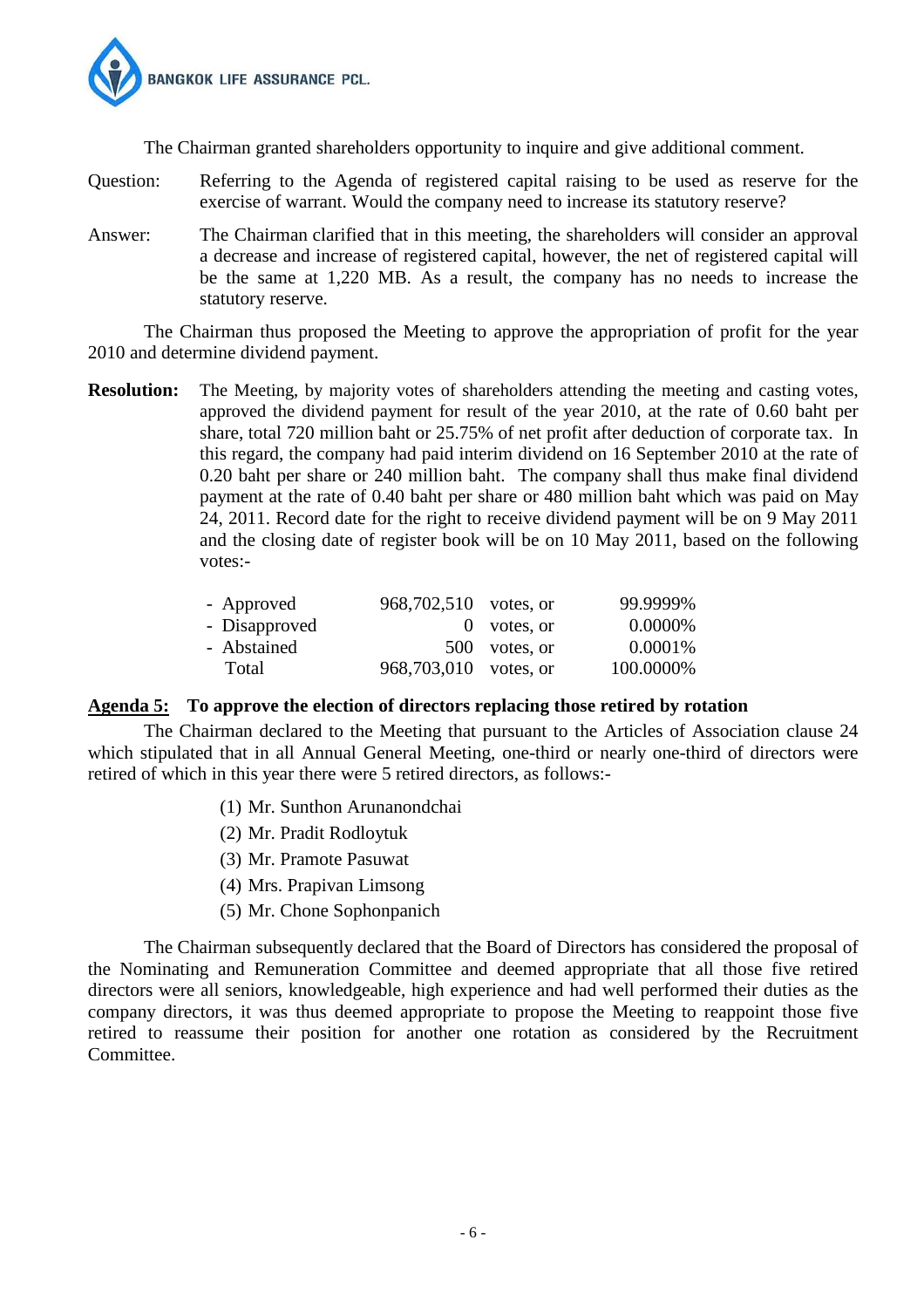

However, in order to adhere to the principles of good governance of the Stock Exchange of Thailand, the Company keeped all voting card either agreed, disagreed or suspended vote.

The Chairman granted shareholders opportunity to inquire and give additional comment and no shareholders inquired any question, the Chairman thus proposed the Meeting to approve the election of directors replacing those retired by rotation.

| <b>Resolution:</b>                                                                                                                                                                                                                                                                          | The Meeting, by majority votes of shareholders attending the meeting and casting votes,<br>resolved to appoint Mr. Sunthon Arunanondchai to reassume the same position for<br>another rotation based on the following votes:- |                                                      |                                                  |                                                                                                                                                                               |  |
|---------------------------------------------------------------------------------------------------------------------------------------------------------------------------------------------------------------------------------------------------------------------------------------------|-------------------------------------------------------------------------------------------------------------------------------------------------------------------------------------------------------------------------------|------------------------------------------------------|--------------------------------------------------|-------------------------------------------------------------------------------------------------------------------------------------------------------------------------------|--|
|                                                                                                                                                                                                                                                                                             | - Approved<br>- Disapproved<br>- Abstained<br>Total                                                                                                                                                                           | 965,954,906<br>35,364,100<br>21,900<br>1,001,340,906 | votes, or<br>votes, or<br>votes, or<br>votes, or | 96.4661%<br>3.5317%<br>0.0022%<br>100.0000%                                                                                                                                   |  |
| <b>Resolution:</b>                                                                                                                                                                                                                                                                          | rotation based on the following votes:-                                                                                                                                                                                       |                                                      |                                                  | The Meeting, by majority votes of shareholders attending the meeting and casting votes,<br>resolved to appoint Mr. Pradit Rodloytuk to reassume the same position for another |  |
|                                                                                                                                                                                                                                                                                             | - Approved<br>- Disapproved<br>- Abstained<br>Total                                                                                                                                                                           | 1,000,960,406<br>406,300<br>21,800<br>1,001,388,506  | votes, or<br>votes, or<br>votes, or<br>votes, or | 99.9572%<br>0.0406%<br>0.0022%<br>100.0000%                                                                                                                                   |  |
| <b>Resolution:</b>                                                                                                                                                                                                                                                                          | rotation based on the following votes:-                                                                                                                                                                                       |                                                      |                                                  | The Meeting, by majority votes of shareholders attending the meeting and casting votes,<br>resolved to appoint Mr. Pramote Pasuwat to reassume the same position for another  |  |
|                                                                                                                                                                                                                                                                                             | - Approved<br>- Disapproved<br>- Abstained<br>Total                                                                                                                                                                           | 1,001,310,006<br>26,500<br>57,000<br>1,001,393,506   | votes, or<br>votes, or<br>votes, or<br>votes, or | 99.9917%<br>0.0026%<br>0.0057%<br>100.0000%                                                                                                                                   |  |
| <b>Resolution:</b><br>The Meeting, by majority votes of shareholders attending the meeting and casting votes,<br>resolved to appoint Mrs. Prapivan Limsong to reassume the same position for another<br>rotation based on the following votes:-<br>1,001,319,506<br>- Approved<br>votes, or |                                                                                                                                                                                                                               |                                                      |                                                  | 99.9905%                                                                                                                                                                      |  |
|                                                                                                                                                                                                                                                                                             | - Disapproved<br>- Abstained<br>Total                                                                                                                                                                                         | 42,000<br>53,300<br>1,001,414,806                    | votes, or<br>votes, or<br>votes, or              | 0.0042%<br>0.0053%<br>100.0000%                                                                                                                                               |  |
| <b>Resolution:</b>                                                                                                                                                                                                                                                                          | another rotation based on the following votes:-                                                                                                                                                                               |                                                      |                                                  | The Meeting, by majority votes of shareholders attending the meeting and casting votes,<br>resolved to appoint Mr. Chone Sophonpanich to reassume the same position for       |  |
|                                                                                                                                                                                                                                                                                             | - Approved<br>- Disapproved<br>- Abstained<br>Total                                                                                                                                                                           | 1,001,246,406<br>43,500<br>146,800<br>1,001,436,706  | votes, or<br>votes, or<br>votes, or<br>votes, or | 99.9810%<br>0.0043%<br>0.0147%<br>100.0000%                                                                                                                                   |  |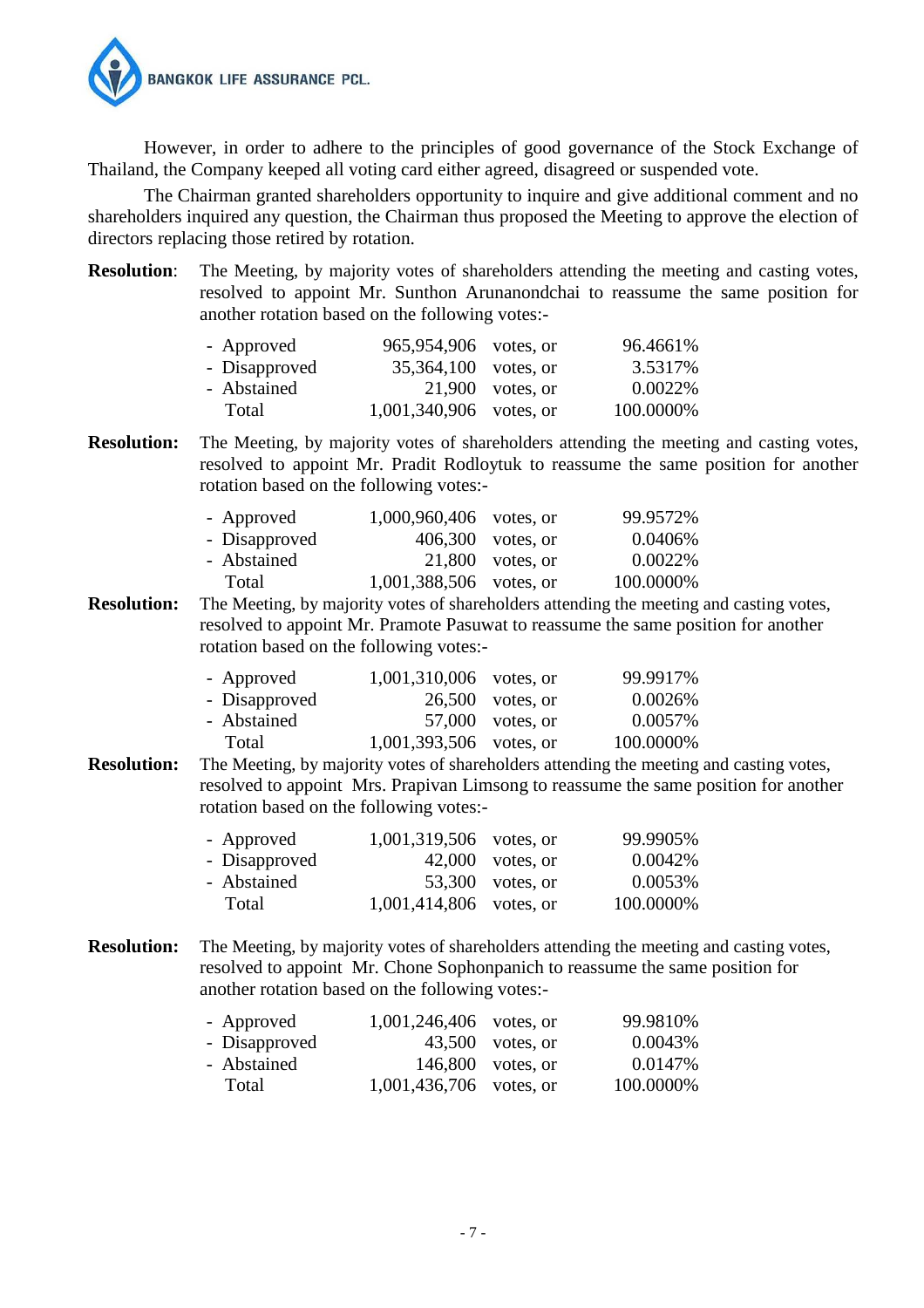

## **Agenda 6: To approve the director's remuneration for 2011**

The Chairman proposed the Meeting to approve the director's remuneration for 2011 as proposal of the Nominating and Remuneration Committee who had considered about remuneration of director and sub-committee by considering on knowledge, ability, suitability to the duties and responsibility of directors including business expansion and profit growth of the company, of which, details of director's remuneration was appeared in annual report of the company page 75. It was thus deem appropriate to propose the Annual General Shareholders' Meeting to approve the directors' remuneration for 2011 according to the proposal of the Nominating and Remuneration committee within not exceeding 13 million baht which was increased from former approved 12 million baht or 8.33% increasing.

The Chairman granted shareholders opportunity to inquire and give additional comment and no shareholders inquired any question, the Chairman thus proposed the Meeting to approve the director's remuneration for 2011.

**Resolution:** The Meeting, by majority votes of shareholders attending the meeting and casting votes, approved the directors' remuneration for 2011 within not exceeding 13 million baht based on following votes:-

| - Approved    | $1,001,638,110$ votes, or |               | 100.0000% |
|---------------|---------------------------|---------------|-----------|
| - Disapproved |                           | $0$ votes, or | 0.0000\%  |
| - Abstained   |                           | 500 votes, or | 0.0000\%  |
| Total         | $1,001,638,610$ votes, or |               | 100.0000% |

#### **Agenda 7: To approve the appointment of company's auditor and determine auditor's remuneration**

The Chairman assigned Mr. Sunthorn Arunanondchai, Chairman of the Audit Committee to propose the Meeting to approve the appointment of company's auditor and determine auditor's remuneration according to the following details:-

The Chairman of Audit Committee reported that the Audit Committee then proposed the Meeting to approve the appointment of company's auditor and determine auditor's remuneration which was not increased from last year from Ernst & Young Co., Ltd. who had good experience and acceptable fame follows:-

| (1) Mr. Sophon Permsirivallop, | Certified Accounting Auditor, License No.3182 or |
|--------------------------------|--------------------------------------------------|
| (2) Mrs. Nonglak Pumnoi,       | Certified Accounting Auditor, License No.4172 or |
| (3) Ms. Ratana Jala            | Certified Accounting Auditor, License No.3734 or |
| (4) Ms. Somjai Khunapasut      | Certified Accounting Auditor, License No.4499    |

Whereby either auditor would audit and express comment toward Financial Statements of the company and determine the auditor's remuneration for 2011 at 1,450,000 baht, within not exceeding 700,000 baht for audited the risk based capital report (if any).

The Chairman granted shareholders opportunity to inquire and give additional comment and no shareholders inquired any question, the Chairman thus proposed the Meeting to approve the appointment of company's auditor and determine auditor's remuneration.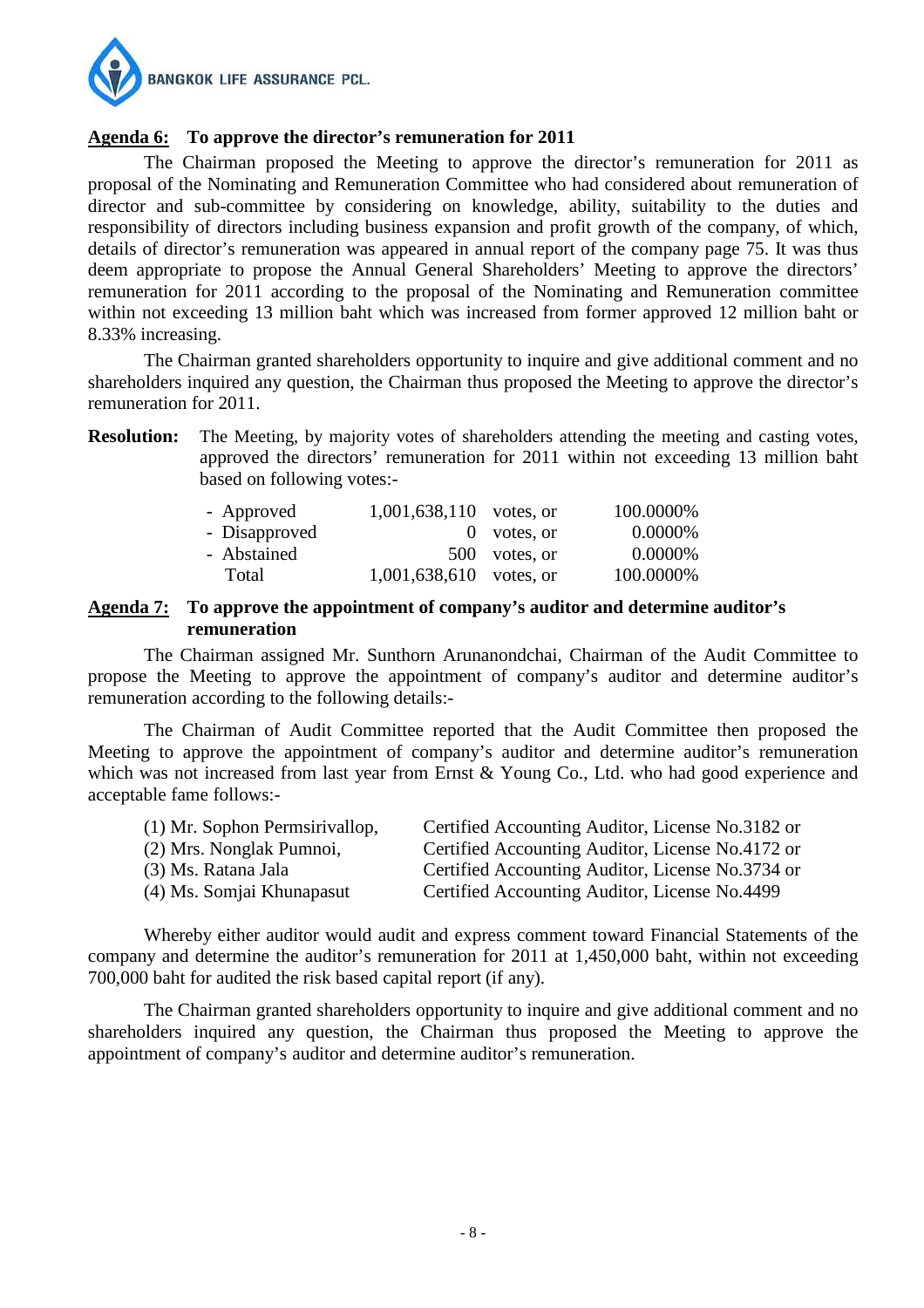

**Resolution:** The Meeting, by majority votes of shareholders attending the meeting and casting votes, resolved to appoint the Certified Accounting Auditor from Ernst & Young Co., Ltd. as follows:-

| (1) Mr. Sophon Permsirivallop, | Certified Accounting Auditor, License No.3182 or |
|--------------------------------|--------------------------------------------------|
| (2) Mrs. Nonglak Pumnoi,       | Certified Accounting Auditor, License No.4172 or |
| (3) Ms. Ratana Jala,           | Certified Accounting Auditor, License No.3734 or |
| (4) Ms. Somjai Khunapasut,     | Certified Accounting Auditor, License No.4499    |

Whereby either auditor would audit and express comment toward Financial Statements of the company and determine the auditor's remuneration for 2011 at 1,450,000 baht, and within not exceeding 700,000 baht for audited the risk based capital report (if any) based on following votes:-

| - Approved    | 1,001,818,110 votes, or |               | 100.0000% |
|---------------|-------------------------|---------------|-----------|
| - Disapproved |                         | $0$ votes, or | 0.0000%   |
| - Abstained   |                         | 500 votes, or | 0.0000%   |
| Total         | 1,001,818,610 votes, or |               | 100.0000% |

#### **Agenda 8: To approve the cancellation of unallotted warrants**

 The Chairman declared to the Meeting that as the company had issued warrants for allotment to the employees total 20,000,000 units of which 12,850,000 units were allotted and the remaining 7,150,000 units were unalloted. In this regard, the company was required to completely allot thereof within 1 year after being approve to issue warrants by office of the Securities and Exchange Commission. It was deemed appropriate to propose the Annual General Shareholders' Meeting to consider cancellation of those 7,150,000 units of unalloted warrants.

The Chairman granted shareholders opportunity to inquire and give additional comment and no shareholders inquired any question, the Chairman thus proposed the Meeting to approve the cancellation of unallotted warrants.

**Resolution**: The Meeting, by more than three-fourths of shareholders attending the meeting and casting votes, approved the cancellation of those 7,150,000 units of unalloted warrants based on following votes:-

| - Approved    | $1,001,818,110$ votes, or |               | 100.0000% |
|---------------|---------------------------|---------------|-----------|
| - Disapproved |                           | $0$ votes, or | 0.0000\%  |
| - Abstained   |                           | 500 votes, or | 0.0000\%  |
| Total         | $1,001,818,610$ votes, or |               | 100.0000% |

#### **Agenda 9: To approve the decrease of registered capital**

 The Chairman declared to the Meeting that in present, the company's register capital is 1,220,000,000 baht which is consisted of 1,220,000,000 ordinary shares at par value 1 baht/share, already paid up 1,200,000,000 shares or amount to 1,200,000,000 baht and reserved to support conversion of warrants 20,000,000 shares or amount to 20,000,000 baht.

The Chairman propose the Meeting to approve the decrease of registered capital in order to respond the cancellation of unalloted warrants 7,150,000 units as considered in Agenda 8 above. Therefore, the company's register capital is 1,212,850,000 baht, which is consisted of 1,212,850,000 ordinary shares at par value 1 baht/share.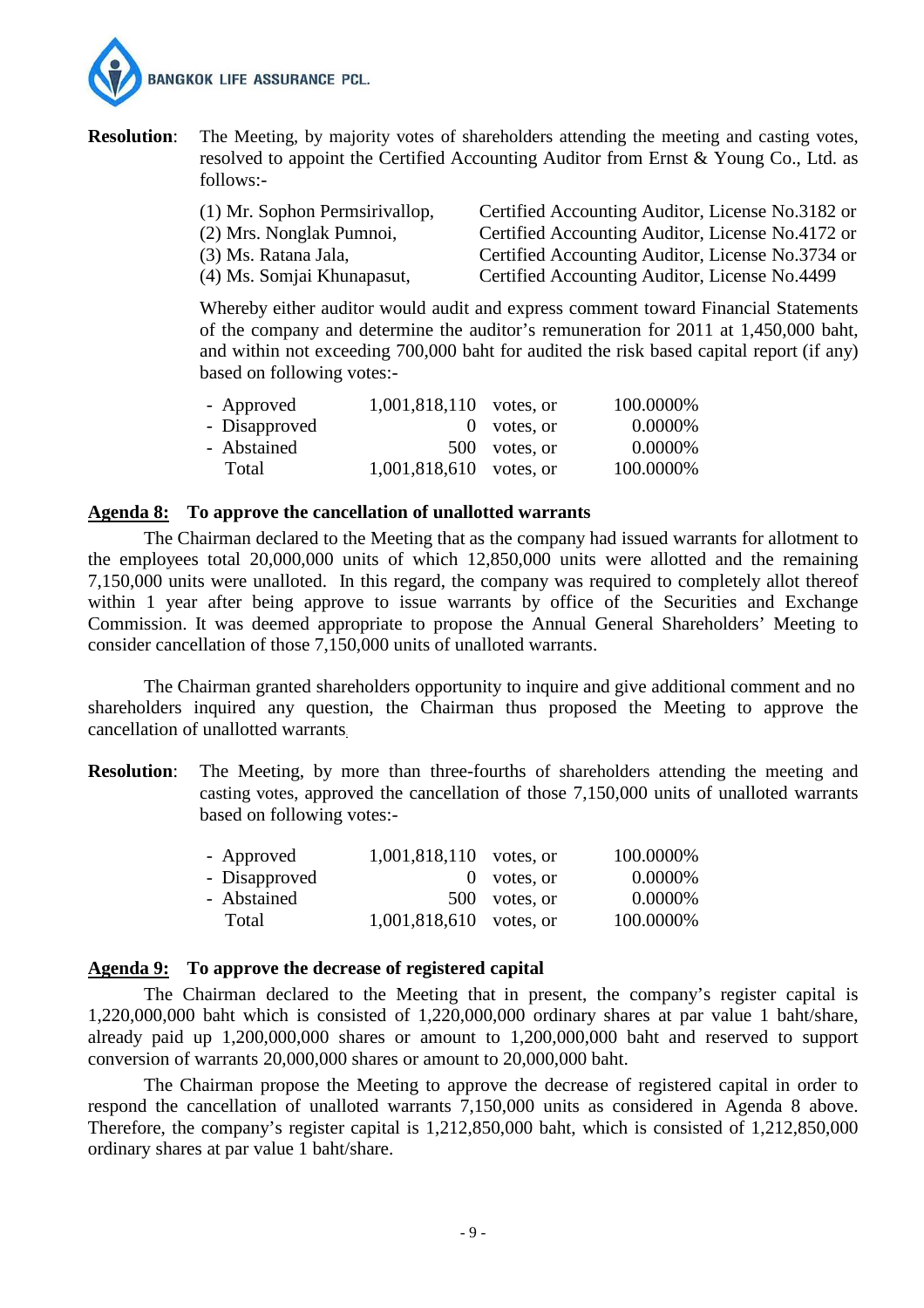

The Chairman granted shareholders opportunity to inquire and give additional comment and no shareholders inquired any question, the Chairman thus proposed the Meeting to approve the decrease of registered capital.

**Resolution:** The Meeting, by more than three-fourths of shareholders attending the meeting and casting votes, approved the decrease of registered capital from formerly 1,220,000,000 baht to 1,212,850,000 baht, divided into 1,212,850,000 shares based on following votes:-

| - Approved    | $1,001,875,010$ votes, or |               | 100.0000% |
|---------------|---------------------------|---------------|-----------|
| - Disapproved |                           | $0$ votes, or | 0.0000%   |
| - Abstained   |                           | 500 votes, or | 0.0000%   |
| Total         | $1,001,875,510$ votes, or |               | 100.0000% |

# **Agenda 10: To approve the amendment of Company's memorandum clause 4 in consistent with the decrease of registered capital**

 The Chairman declared to the Meeting that to correspond with the decrease of registered capital, the Meeting was thus proposed to approve the amendment of company's memorandum clause 4 from formerly the registered capital is 1,220,000,000 baht which is consisted of 1,220,000,000 ordinary shares at par value 1 baht/share, to be amended to 1,212,850,000 baht which is consisted of 1,212,850,000 ordinary shares at par value 1 baht/share.

The Chairman granted shareholders opportunity to inquire and give additional comment and no shareholders inquired any question, the Chairman thus proposed the Meeting to approve the amendment of Company's memorandum clause 4 in consistent with the decrease of registered capital

**Resolution:** The Meeting, by more than three-fourths of shareholders attending the meeting and casting votes, approved the amendment of Company's memorandum clause 4 in consistent with the decrease of registered capital based on following votes:-

|  | 100.0000%                                                                            |
|--|--------------------------------------------------------------------------------------|
|  | 0.0000%                                                                              |
|  | 0.0000\%                                                                             |
|  | 100.0000%                                                                            |
|  | 1,001,876,510 votes, or<br>$0$ votes, or<br>500 votes, or<br>1,001,877,010 votes, or |

## **Agenda 11: To approve the issuance and allotment of warrants to the company's employee and/or management**

 The Chairman declared to the Meeting that during the past, the company's business was greatly expanded in consistent with the expansion of life insurance business, in addition to the business operation was developed and more complicated, the qualified personnel was thus insufficient to the demand. The issuance of warrants and allotment to company's employee and/or management of the company was one way to enhance the performance efficiency, maintain existing personnel and recruit new personnel of the company to promote will power of employee to industriously work and to be loyal to the company which shall promote success to business operation of the company in long term.

It is deemed appropriate to propose the Meeting to approve the issuance and allotment of warrants, BLA-W2 to the company's employee and/or management total 7,150,000 units subject to the following details as follows:-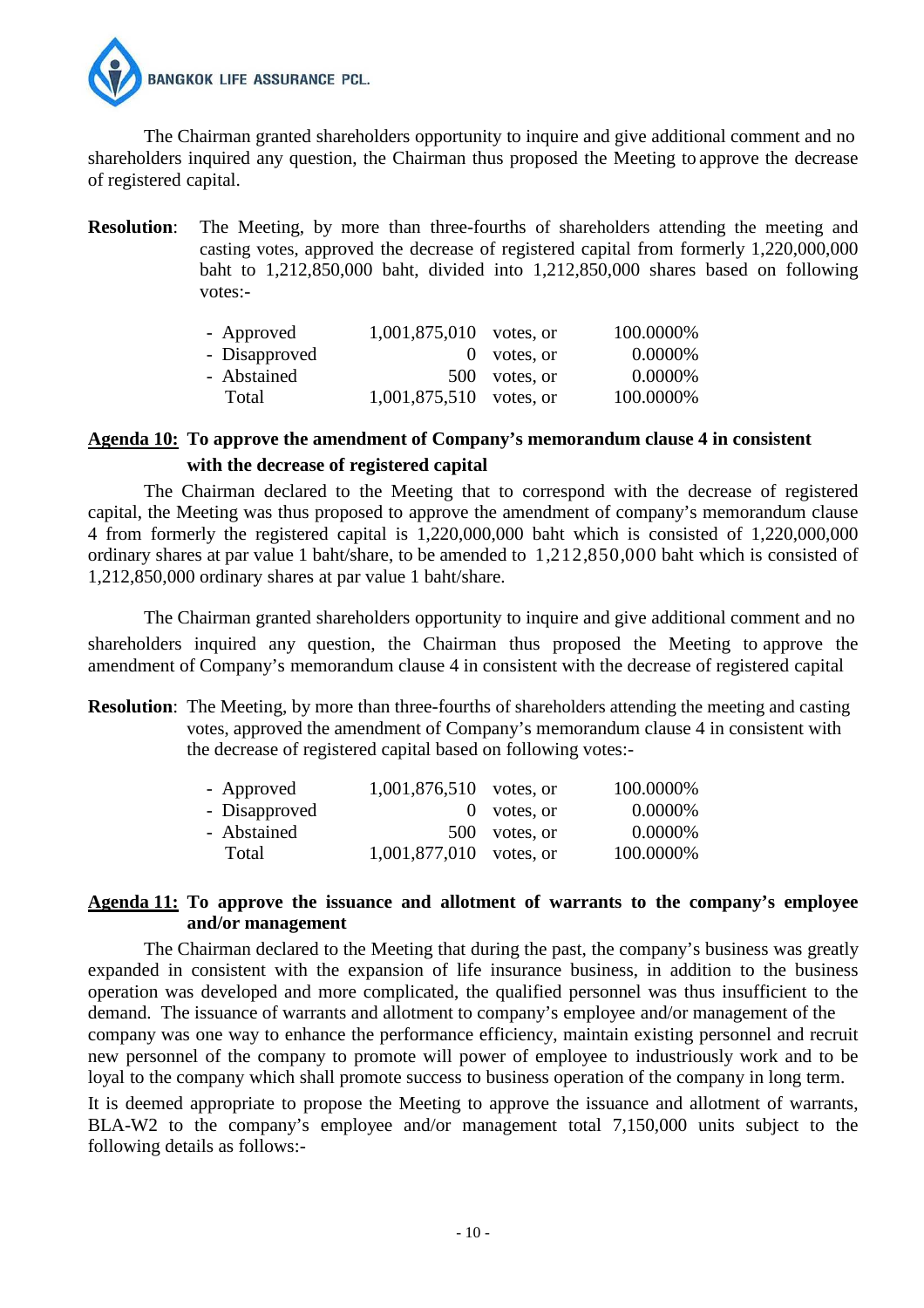

| 1. Type of warrant              |                | Name specified and non-negotiable warrant                                                                                                                        |
|---------------------------------|----------------|------------------------------------------------------------------------------------------------------------------------------------------------------------------|
| 2. Number                       | $\ddot{\cdot}$ | 7,150,000 shares                                                                                                                                                 |
| 3. Validity                     | $\ddot{\cdot}$ | 5 years commencing from the issuance date or after<br>resigned from the company depending on whichever is<br>the earlier                                         |
| 4. Duration of<br>exercising    | $\ddot{\cdot}$ | The first time upon completion 3 years commencing from<br>the issuance date and subsequently on every last working<br>day of March, June, September and December |
| 5. Exercising rate              | $\ddot{\cdot}$ | 1 warrant per 1 ordinary share                                                                                                                                   |
| 6. Price                        | $\ddot{\cdot}$ | Closing price as at 25 April 2011                                                                                                                                |
| 7. Other conditions<br>exercise | $\ddot{\cdot}$ | In case of the holder of warrant is died, the heir is able to<br>its right to convert within 4 months following from the<br>date of death.                       |

 In this regard, the Board of Directors and/or the authorized person shall consider details of allotment to the employee and/or any management, amount, duration including other conditions as deemed appropriate.

The Chairman granted shareholders opportunity to inquire and give additional comment and no shareholders inquired any question, the Chairman thus proposed the Meeting toapprove the issuance and allotment of warrants to the company's employee and/or management.

**Resolution:** The Meeting, by more than three-fourths of shareholders attending the meeting and casting votes, approvde the issuance and allotment of warrants to the company's employee and/or management based on following votes:-

|  | 99.9976%                                                                                      |
|--|-----------------------------------------------------------------------------------------------|
|  | 0.0024%                                                                                       |
|  | 0.0000%                                                                                       |
|  | 100.0000%                                                                                     |
|  | $1,002,022,110$ votes, or<br>$24,000$ votes, or<br>500 votes, or<br>$1,002,046,610$ votes, or |

#### **Agenda 12 To approve the increase of registered capital to reserve for the exercise of warrant**

 The Chairman declared to the Meeting that to correspond with the resolution to issue and allot warrant, the Meeting is thus proposed to approve the increase of registered capital of the company from formerly 1,212,850,000 baht to 1,220,000,000 baht by issuing new 7,150,000 shares at 1 baht/share to support the exercise of warrant, BLA-W2.

The Chairman granted shareholders opportunity to inquire and give additional comment and no shareholders inquired any question, the Chairman thus proposed the Meeting toapprove the increase of registered capital to reserve for the exercise of warrant.

**Resolution:** The Meeting, by more than three-fourths of shareholders attending the meeting and casting votes, approved the increase of registered capital to reserve from formerly 1,212,850,000 baht to 1,220,000,000 baht for the exercise of warrant based on following votes:-

| - Approved    | $1,002,080,810$ votes, or |               | 100.0000% |
|---------------|---------------------------|---------------|-----------|
| - Disapproved |                           | $0$ votes, or | 0.0000\%  |
| - Abstained   |                           | 500 votes, or | 0.0000\%  |
| Total         | $1,002,081,310$ votes, or |               | 100.0000% |
|               |                           |               |           |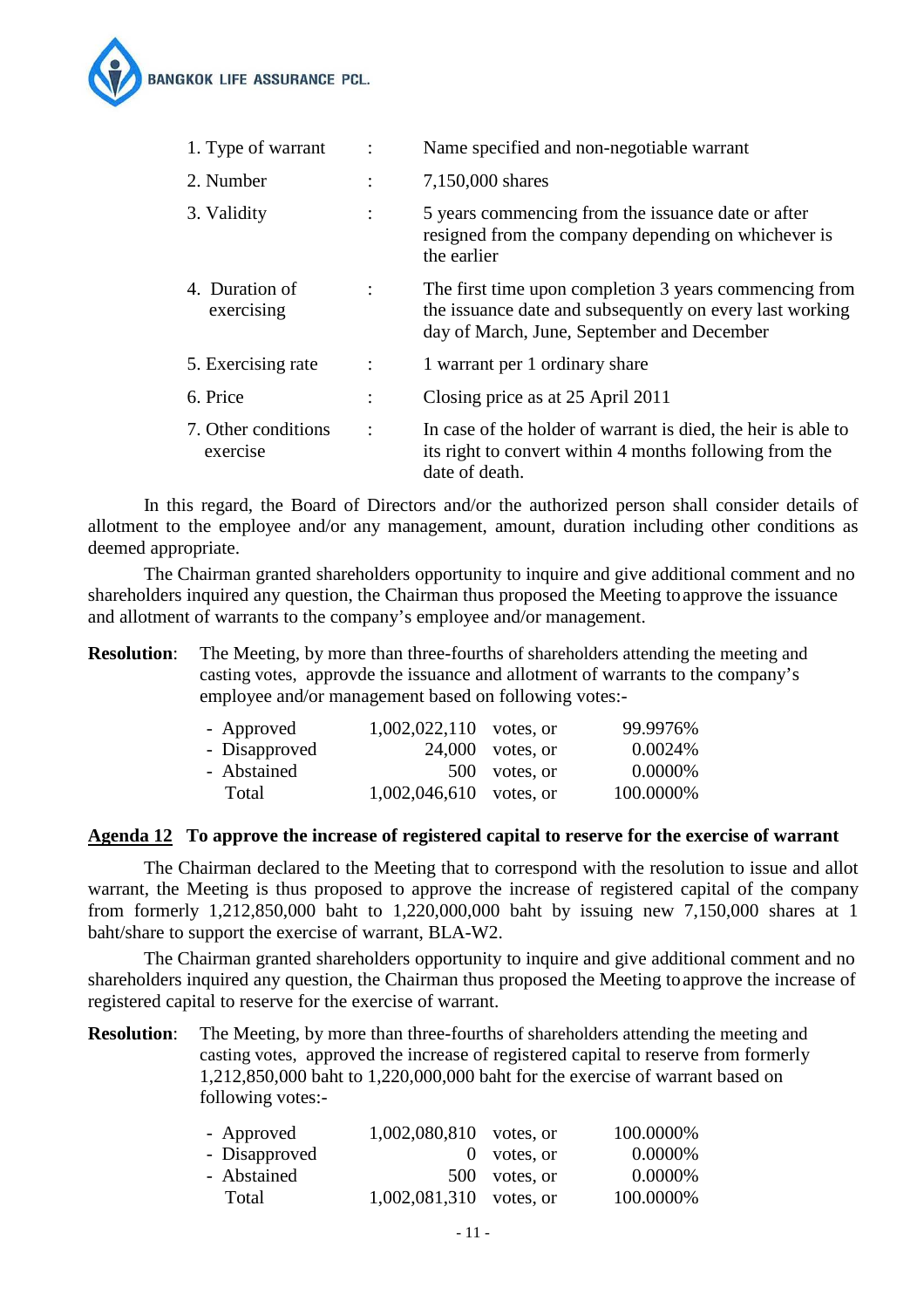

# **Agenda 13: To approve the amendment of company's Memorandum clause 4 in consistent to the increase of registered capital**

 The Chairman declared to the Meeting that to correspond with the decrease of registered capital, the Meeting was thus proposed to approve the amendment of company's memorandum clause 4 from formerly the registered capital is 1,212,850,000 baht which is consisted of 1,212,850,000 ordinary shares at par value 1 baht/share, to be amended to 1 ,220,000,000 baht which is consisted of 1,220,000,000 ordinary shares at par value 1 baht/share.

The Chairman granted shareholders opportunity to inquire and give additional comment.

- Question: How did the relevance of decreasing of registered capital in Agenda 10 and increasing of registered capital in Agenda 13?
- Answer: The Chairman clarified that decreasing and increasing of registered capital in Agenda 10 and 13 respectively, their were the legal process of the cancellation of unallotted warrants in Agenda 8 and the issuance and allotment of warrants to the company's employee and / or management in Agenda 11.

The Chairman thus proposed the Meeting to approve the amendment of company's Memorandum clause 4 in consistent to the increase of registered capital.

**Resolution:** The Meeting, by more than three-fourths of shareholders attending the meeting and casting votes, approved the amendment of company's Memorandum clause 4 in consistent to the increase of registered capital based on following votes:-

| - Approved    | $1,002,147,510$ votes, or |               | 100.0000% |
|---------------|---------------------------|---------------|-----------|
| - Disapproved |                           | $0$ votes, or | 0.0000%   |
| - Abstained   |                           | 500 votes, or | 0.0000%   |
| Total         | $1,002,148,010$ votes, or |               | 100.0000% |

# **Agenda 14: Others (if any)**

The Chairman granted shareholders opportunity to inquire and give additional comments as the follows:-

- Question: Currently, the Company invests in baht 2,000 million of government bonds, maturing in 1 year and receiving a yield of 4.61%. Should the Company rollover these short-term bonds for 10-year government bonds, it will receive a lower yield of 3.70%. How the Company would then be able to maintain or achieve higher total returns in order to meet its funding costs?
- Answer: The President clarified that it is true that the returns from low-risk fixed-income securities are the Company's main investment income. However, it is worth noting that of the total investment assets, 9% is allocated to equity investment portfolio which gives the Company higher returns, under well-managed risks.

Question: Potential to expand future investment in overseas

Answer: The President explained that the Company always interesting in foreign investment as long as it is in compliance with the OIC regulations.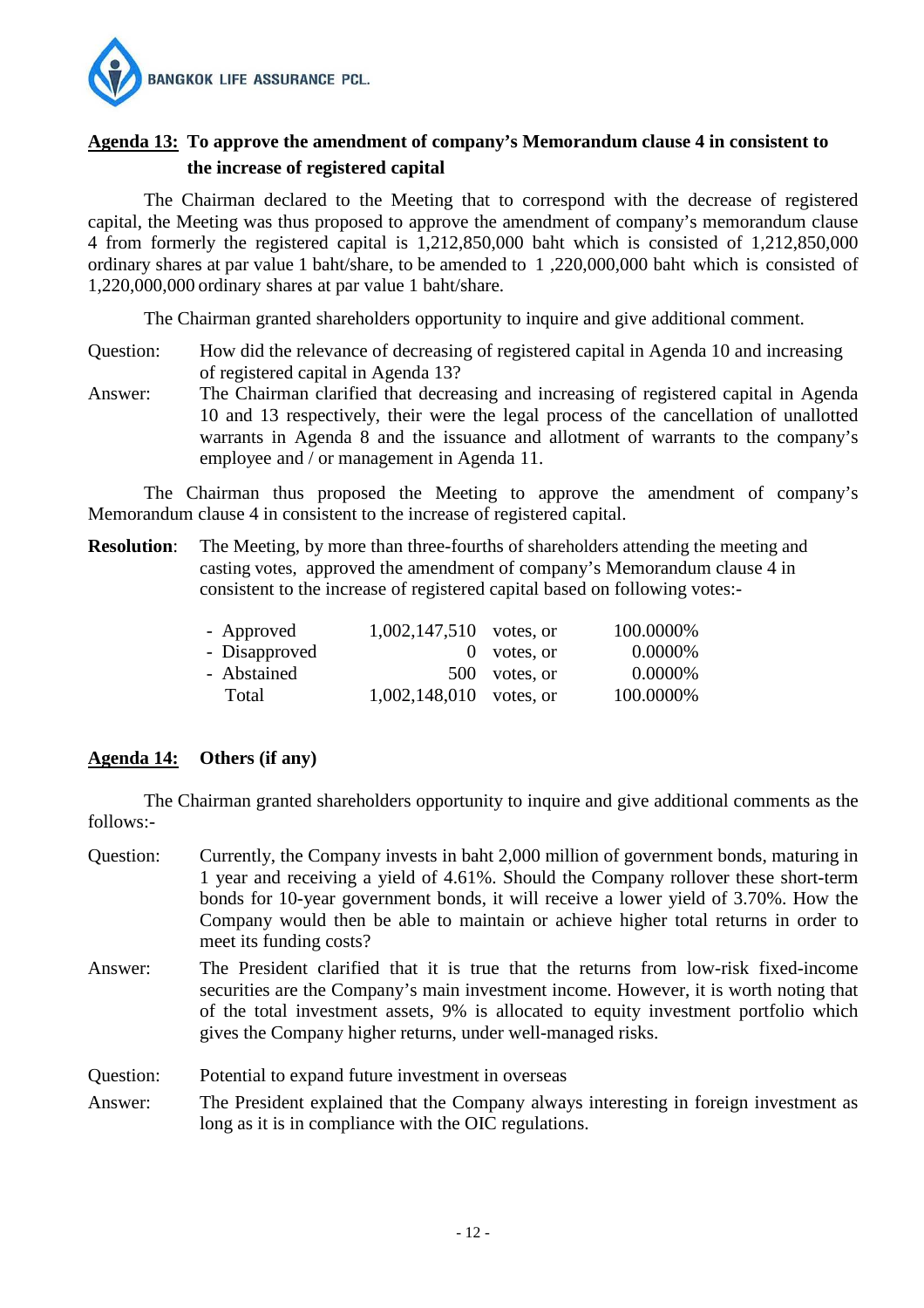

Question: Details of the company's lending as well as its NPLs.

- Answer: The EVP Investment Division illustrated that the Company has a very small-sized lending, mostly Policy Loan. Under this type of loan, policyholders can borrow from their cash value and thus the Company has no exposure to any level of risks. Apart from that, the Company also allows secured loans. The proportion of this type of loans, nevertheless, accounts for less than 1% of the total investment assets. The Company currently enjoys very low NPL ratio.
- Question: Would it be possible for the company to share branch offices with Bangkok Insurance in order to expand its distribution channels?
- Answer: The President responded that the Company always realises the importance of cooperation amongst the Group to create maximum benefits for the shareholders. However, the Company believes that all of the agencies are being served with well-fit branches in terms of both sizes and spaces.
- Question: Could the Company explain underlying intentions on the pension products which is only available for less-than-55-year-old customers while limiting those aged between 55 and 60?
- Answer: The President noted that the Company's pension products and markets are currently in a very early stage of development. They will be improved incessantly to serve the highest benefits for the customers in the future. To devise any products, however, aside from taking customers' needs into account, the Company also needs to consider reserve requirements as well as other legislations.
- Details of marketing and advertising activities to compete with the company's rivals Question:<br>Answer:
- The President illustrated that the Company always prioritise each type of expenditure to benefit the shareholders. Recently, the Company has been exploiting more advertising activities to drive product sales. Although the Company's advertisement is less experienced by potential/existing customers compared to the competitors', it should be noted that the Company has been expending budgets efficiently to develop quality of distribution channels via both bancassurance and agents which have more significant impacts on the sustainability of profitability.
- Suggestion: The Company should re-design its website as well as devise marketing activities including selling and promotions to boost the market share. Certain shareholders viewed the Company's competitors' websites and marketing and promotions as more competitive and attractive. Besides, it would be more beneficial if the potential/existing customers are able to conduct self check on each product's information e.g. benefits and premiums, apart from making direct contacts with the agents.
- Answer: The President appreciated for all of the suggestions and promised to take all of the issues into consideration.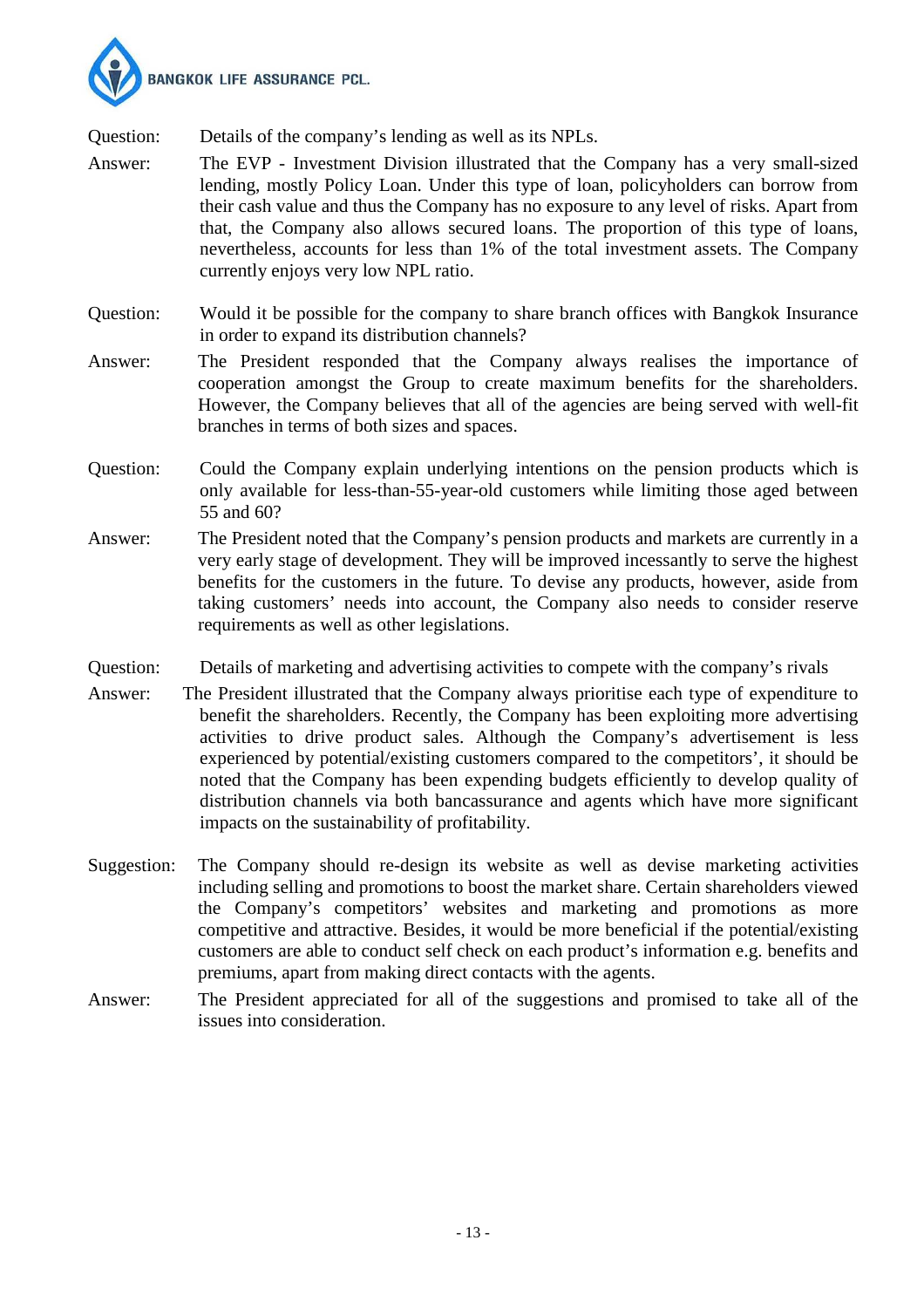

Question: Feasibility of future M&A activities and their advantages to the Company.

Answer: The President responded that M&A activities assist a company grow rapidly and sizably. Currently, the Company has no plan on this issue while further consideration will depend upon market situations.

Question: Details of financial performance as for 1Q11 and potential business growth in 2011

- Answer: The President clarified that the details of 1Q11 financial performance is yet publicly available. However, the company can give views on growth potential of life insurance business in 2011 that the overall business will be performing well throughout this year. This will be strongly supported by the OIC which expects to boost Policy per Population ratio from 27% to 40% in the next four years. Moreover, premium to GDP ratio of 3% that is still presently relatively below overseas benchmark should also be driven up. Last but not least, the government supporting scheme to stimulate pension product purchases and offer tax deduction is another key factor considerably driving the business growth.
- Question: Referring to the Company's past performance, premium income growth mostly derived from bancassurance channel while those from agent channel declined markedly. How would the Company boost its premium income through agent channel while also being able to sustain growth of bancassurance channel? Another question related to the Company's products concerns the possibility of a new product to replace "Gain 1<sup>st</sup> 248" that has been cancelled.
- Answer: The President elucidated that the Company has strong emphasis on quality development of all distribution channels. In terms of market share, currently, the Company ranks No.2 for bancassurance channel and No.7 for agent channel where both of the channels have strong potential to grow further. To enhance quality of the agents, the Company expects to not only increase the number of agents awarded *Thailand National Quality Awards (TNQA)* but also develop their skills ready to serve as a financial advisor who is able to create extra-value-added services to customers. This scheme will be successfully fulfilled by the cooperation amongst the Group. Presently, there are 100 of the Company's agents holding Single License, which is expected to reach 150 in 2011 and 200 in 2013. Besides, the potential income growth from bancassurance channel will remain higher than that of agents. It will further focus on Credit Life. Referring to the last question, it can be explained that sales of "Gain  $1<sup>st</sup> 248$ " product was intended to limit for a particular period of time to attract the markets and more importantly for risk management purpose especially in terms of cost controlling. However, several products that will launch in 2011 to meet consumers' needs is expected to generate further revenue this year.
- Question: Proportion of equity investment portfolio and effects of increase in interest rates
- Answer: The President mentioned that the Company primarily invests in low-risk fixed income securities while limits investment in risky securities e.g. equities, not exceeding 10% of total investment assets. Regarding the interest risk concern, the Company believes that it will highly benefit from an increase in interest rates. This is because the Company possesses a relatively large amount of renewal year premium which, in turn, will be invested in high-interest-paying securities, thereby increasing the Company's investment income. Moreover, since the Company has longer duration of liabilities than that of assets, a climb in interest rates will partly untie mismatching problems, which in turn stabilizes the Company's capital Fund.